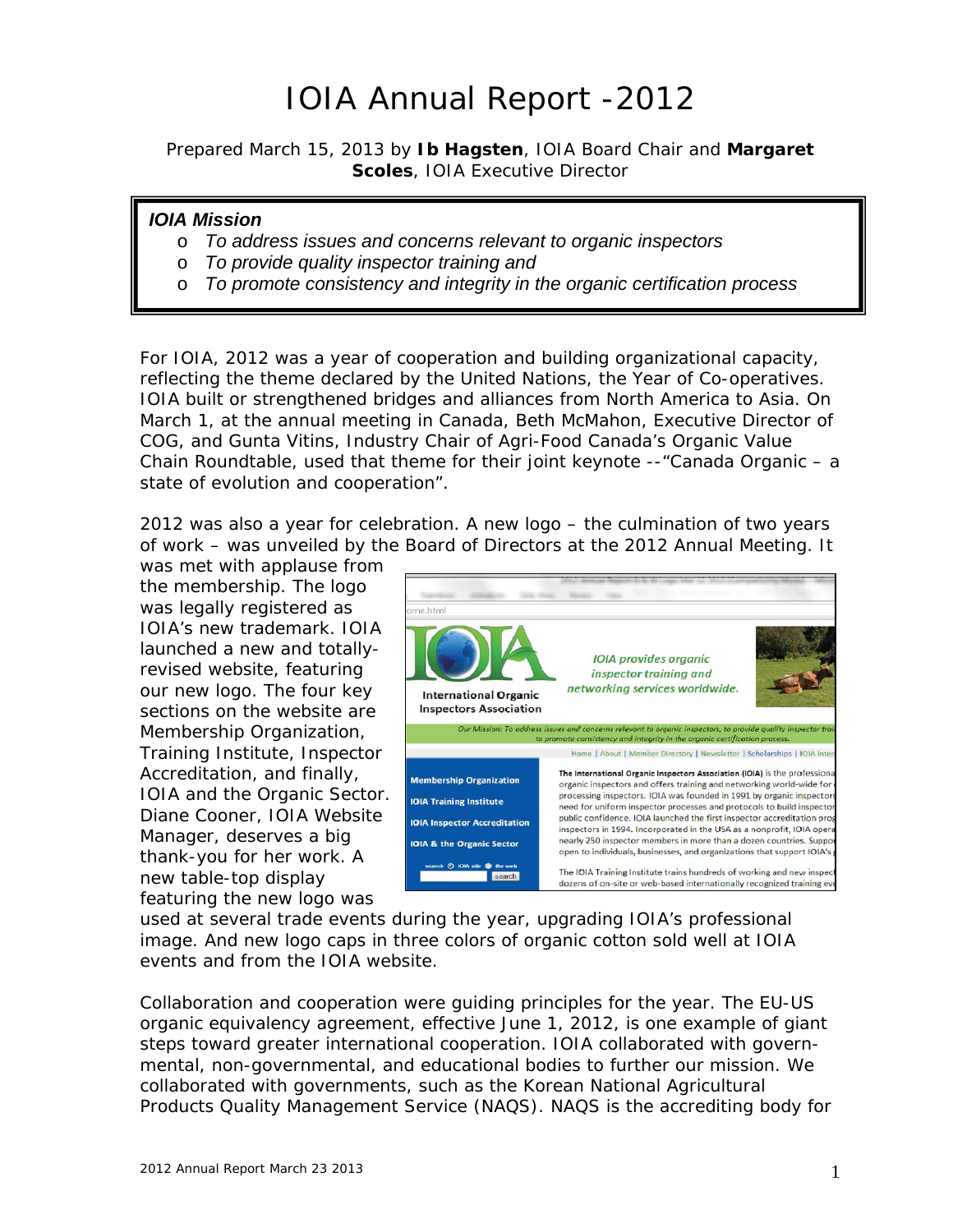organic agriculture certification in Korea. IOIA will continue to work in a special alliance with the government of the Republic to Korea, the only government in the world to offer a subsidy to participants in IOIA courses in Korea. Participants in two courses in Korea during 2012 were assisted through this program.

"Sound and Sensible", an industry-wide initiative, was sparked in late 2012 in the US to reduce paperwork and streamline organic certification, without jeopardizing organic integrity. Mac Stone, now NOSB Chair as well as IOIA member, brought IOIA into the conversation. IOIA responded enthusiastically, picked up the baton, solicited inspector member input, and started development of a white paper that was completed in 2013. The initiative has far-reaching

### **"Organic Inspectors play a vital role in ensuring organic integrity."**

Miles McEvoy, USDA NOP Deputy Administrator, in a Memo entitled *Criteria and Qualifications for Organic Inspectors*, released April 27.

The memo announced the pending publication of draft guidance. IOIA looks forward to such a document, and contributed significant input in 2011 by completing a contract for USDA.

impacts on the work of organic inspectors. Some certifiers have already announced paperless systems.

IOIA worked with other non-governmental bodies, such as the Organic Materials Review Institute, in adding two new webinar format trainings on inputs used in organic production for working inspectors and reviewers. IOIA announced a partnership with the Canadian Organic Growers (COG) to offer basic organic inspection trainings in Canada, starting in Ontario. And a second ambitious partnership with the IFOAM Academy, to

support the first-ever IFOAM Organic Leadership Course in North America, was embarked upon. Although the effort failed to gain enough interest to proceed, IOIA actively promoted and supported the event.

The Wild Farm Alliance remains an important partner. Biodiversity Guides produced by WFA in the past, with collaborators including IOIA, continue to be an integral part of IOIA's basic crop and livestock inspection training. IOIA partnered again in 2012 in another WFA biodiversity grant proposal. When NOSB Chair Barry Flamm asked IOIA for input on a Biodiversity Paper, IOIA coordinated input from members with expertise and keen interest in the topic. One of those was Technical Editor Tony Fleming, who wrote a series of 3 articles devoted to biodiversity on organic farms for the IOIA newsletter. The series was entitled "Fumbling Toward Complexity".

A new collaboration was begun with the Missouri Organic Association to promote the MOA Organic Poultry Symposium. As a follow-up to this event, IOIA and MOA will offer IOIA's first web based, self-directed course, *Organic Poultry Inspection*, in 2013.

IOIA's international scope continues, with inspector members in 15 countries. IOIA trained in eight countries and four languages. IOIA offered members the most international board slate in history with six candidates from six countries.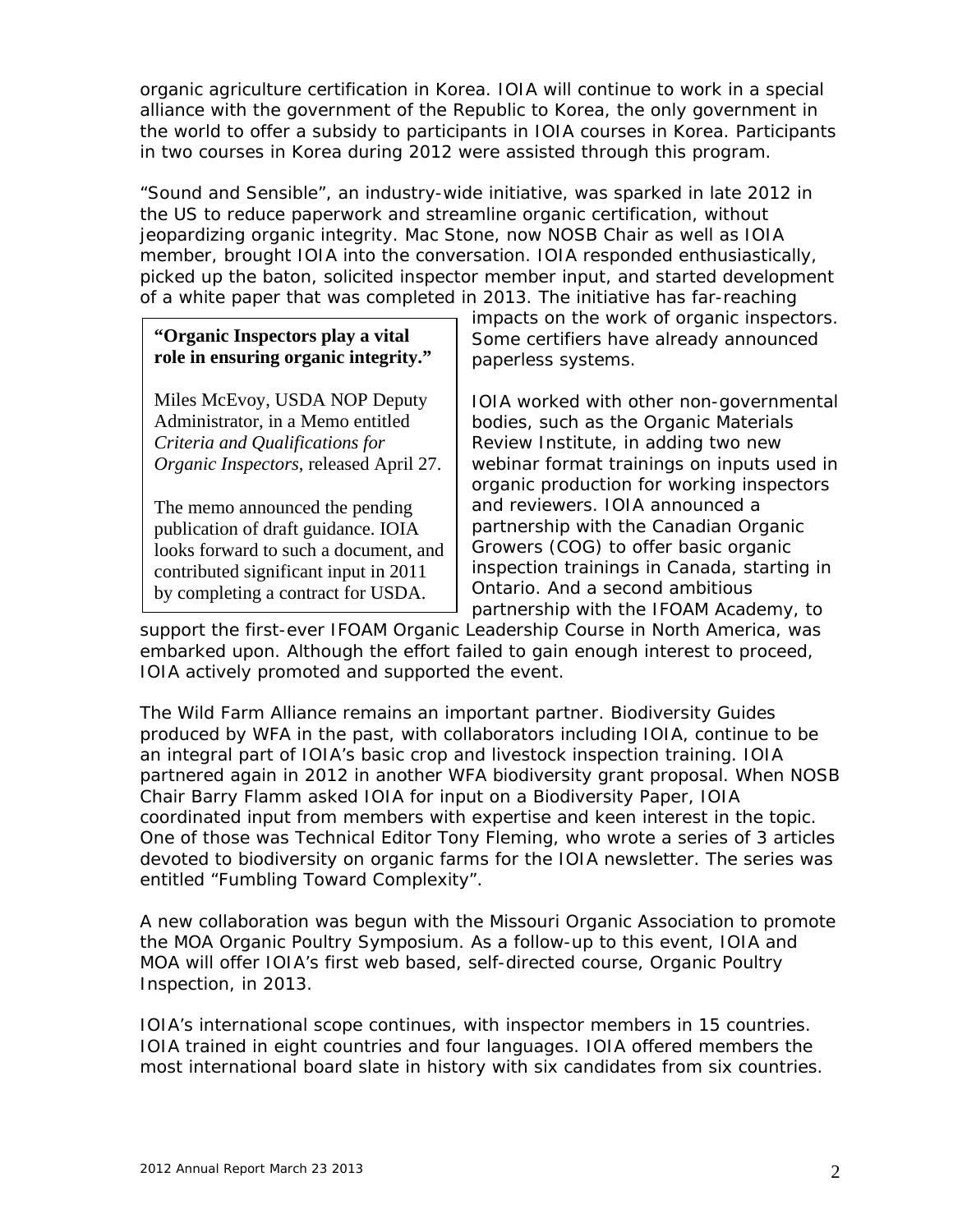Resilience was increased by naming Sacha Draine to the position of Assistant Executive Director. IOIA began the training process so that she can take over the helm in the case of an emergency. Sacha came to IOIA in 2005 with a gift of five languages, passion for the organic movement, and a degree in business. She took on the International Training Manager position a year later and is the senior staff employee, junior only to the ED. IOIA increased our organizational capacity by fully implementing the position of Training Services Director to expand the IOIA Training Institute.

Jonda Crosby, who joined the IOIA team in late 2011 as full-time senior staff, completed her first year in training and is now responsible for the webinar program. As part of the restructuring, Kathy Bowers took on an expanded role and stepped up to manage the webinar logistics in addition to administration of US-based trainings and Information Technology. In addition to taking on the webinar program, Jonda Crosby served at Basic Crop and Livestock trainings as Assistant Trainer; assisted in the development of Advanced Training in Pennsylvania; and attended the Basic





Processing Training. She was instrumental in finalization of the new logo, the display, website, and letterhead and business card design. IOIA has capitalized on her prior experience in nonprofit management.

The BOD built on the initiatives identified in the 2011 BOD retreat, grappled with how to restructure IOIA's inspector accreditation program (a key initiative for 2013), and devoted many hours to exploring how and if IOIA should initiate a Legal Defense Fund. They initiated a financial audit and a social media strategy. A section was added to the website to allow BOD members to readily access their resources. This BOD was one the most international in history, with five countries represented on the BOD (US, Canada, Korea, Denmark, Germany).



IOIA BOD Chair in Anaheim at Natural Products Expo West with the new IOIA tabletop display.



The embodiment of "international". Isidor (Korea) and Silke (Germany) sip tea in a Chinese restaurant in British Columbia, Canada after the AGM.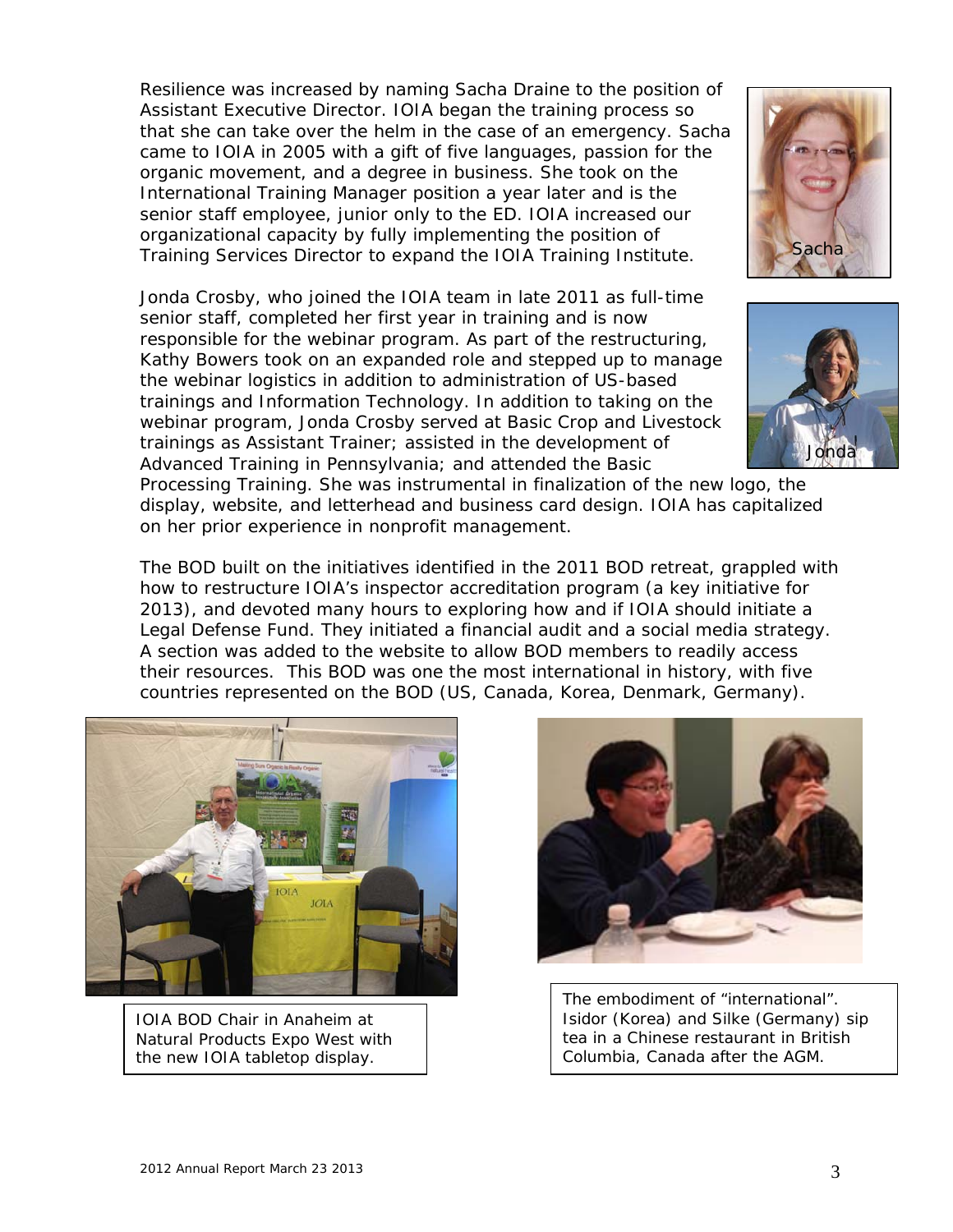## Key Activities and Alliances:

- ▶ Continued to support the lawsuit of Organic Seed Growers and Trade Association (OSGATA) et. al. vs. Monsanto by signing on to the *amici brief* to support the appeal, after the suit was initially dismissed in favor of Monsanto. The importance of this issue was underscored by the failure of Proposition 37 in California for mandatory labeling of GMO's. Members watched with concern while massive amounts of opposition funding was poured into this fight from large corporations headed by Monsanto, but including many corporations, even those with organic product lines.
- ▶ Developed a position statement and sought change within USDA to protect individuals and whistleblowers anonymity when making complaints.
- ▶ IOIA supported the ED's travel to Lincoln, Nebraska, to support inspector member Evrett Lunquist in a court hearing and made a contribution to his legal fund.
- ▶ Ib Hagsten, Ph.D., CAC, as BOD Chair, presented "Organics through the Eyes of an Organic Inspector" at the annual meeting of the American Society of Agricultural Consultants.
- ▶ Participated in Guelph Organic Conference (Ontario), Expo West (Anaheim), Expo East (Baltimore), and Organic Connections (Saskatchewan). Attended the OTA Annual Meeting, where Zea Sonnabend, a founding member of IOIA and inspector member since the beginning, received the OTA Leadership Award for Growing Organic Agriculture.
- $\blacktriangleright$  Participated for the first time in the annual meeting and training of the Accredited Certifiers Association (ACA) in San Antonio, Texas.
- Continued its sponsorship of the Guelph Organic Conference in Ontario.
- Greatly expanded webinar training offered through the IOIA Training Institute, increasing webinars by 25%.
- ▶ Continued our partnership with the Organic Materials Review Institute (OMRI) to provide the second (Livestock) and third (Processing) of a series of three webinars begun in 2011 with Crop Input Materials. These were among the first of IOIA's 200 level trainings.
- ▶ Hosted quarterly Certifier-Inspector Dialogue conference calls. The ongoing dialogue is invaluable in shaping the IOIA training program and addressing inspector issues and member concerns.
- Accepted an invitation to participate in the long range planning of the eOrganic Community of Practice of the US Cooperative Extension Services.
- ▶ Continued to participate on the Canadian General Standards Board's Organic Technical Committee. Kelly Monaghan is the IOIA representative.
- ▶ Continued sponsorship of the Guelph Organic Conference in Canada and provided advanced training in conjunction with the 2012 conference.
- ▶ Continued support of OTA, IFOAM, OMRI, COG, Green America, and the MT Nonprofit Association through memberships and subscriptions.
- ▶ Published four issues of the IOIA Inspectors' Report and the 2012 Membership Directory.



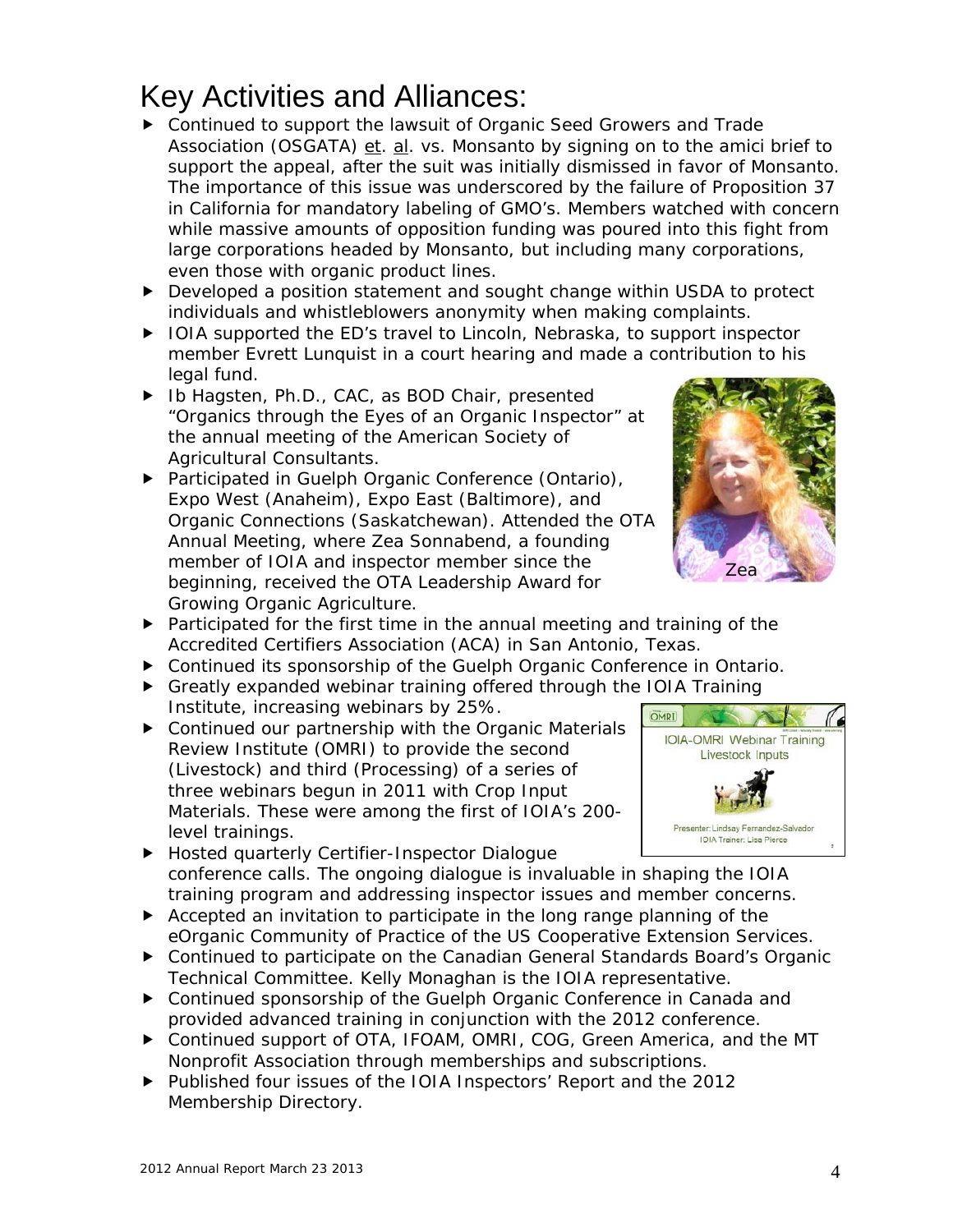## **Training**

IOIA training continues to increase in diversity and global recognition. IOIA sponsored training events in Ontario, British Columbia, South Carolina, Pennsylvania, Washington, Minnesota, Oregon, Honduras, Korea, Ecuador, Puerto Rico, and Japan. IOIA celebrated our first training in Puerto Rico. IOIA also delivered NOP Standards training via webinar to participants in Australia. A measure of the scope of the increase in activity is that the newsletter training schedule is typically now two pages rather than one. The IOIA website training schedule offers an impressive and dynamic list of in-person and web-based trainings.

Evaluations of trainings continue to reflect IOIA Trainer capacity to deliver the highest caliber of inspector training. IOIA's has 25 contracted trainers in six countries who are prepared to develop and deliver training in six languages. Trainer bios and photos are featured on a new section of the Training Institute section of the IOIA website. A few comments taken from course evaluations – *"I've not had an instructor of this high level of teaching expertise since college. Wow!"* and *"The trainer's passion is contagious, excellent instructor!"*

Web-based training continues to be the fastest growing format. Developing the webinar training program was a primary focus for 2012. The program nearly doubled in 2011 and increased again by 25% in 2012. A new 300-level webinar

addressed Food Safety. IOIA responded to the need for basic organic standards training by developing a complete series of 100-level Crop, Livestock, and Processing Standards webinars to both the NOP and COR standards. A driver for this initiative was a meeting of the Executive Director with leaders from the Accredited Certifiers Association and the National Association of State Organic Programs. IOIA began the year intending to provide basic reviewer training, analogous to the current basic inspector



training model. Based on that meeting in January, IOIA instead directed energies into developing the 100-level NOP Standards series. These were developed in late 2012, offered in the early months of 2013, and are proving very popular for non-inspectors and certification agency staff. The Canadian standards webinars filled a niche, given the low number of in-person basic trainings in Canada and the vast changes in the COR over the past few years. Only one of those six (COR Crop) remains in the development stage.

Webinar training has increased the international nature of IOIA training, with participants from New Zealand to Spain. Webinars are green and readily accessible around the world to anyone with access to the web and VOIP. They also have the advantage of bringing learners together with the best expertise in a highly consistent and reproducible format. IOIA trainers work to keep the learners engaged, using a variety of methods including polling questions, open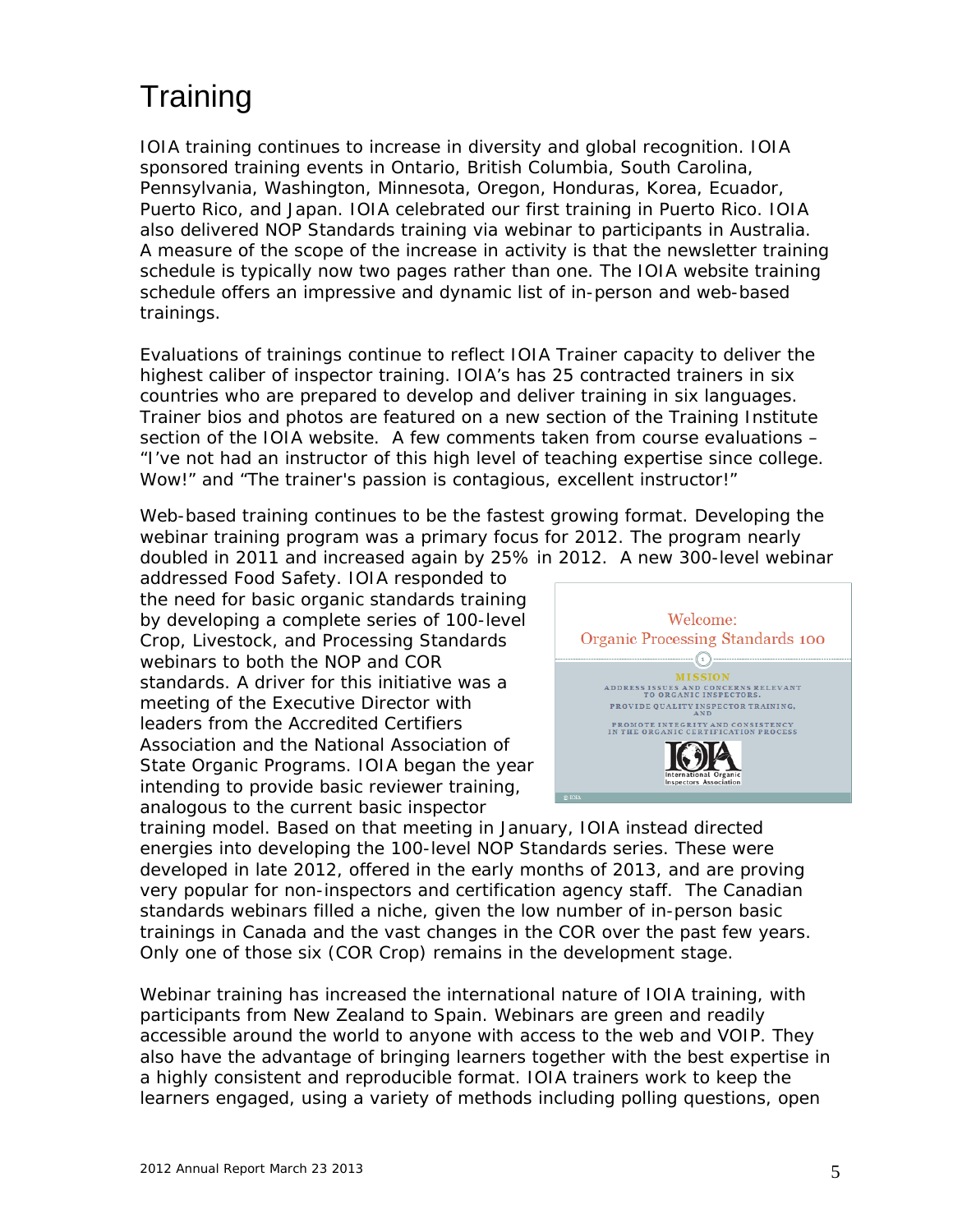discussion, pre-course reading assignments, in-course exercises, and postcourse exams.

IOIA continued the partnership with the Organic Materials Review Institute to provide the second (Livestock) and third (Processing) of a series of three webinars begun in 2011 with Crop Input Materials. The three OMRI webinars were among the first of the 200-level trainings, identified as topics not covered comprehensively in the basic courses but still essential for all inspectors. Inputs webinars for the Canadian Organic Standards Permitted Substance List are under discussion.

IOIA customizes training to the needs of each audience. IOIA hosted training in Montana for a delegation of six representatives from the Korean government. Isidor Yu, IOIA Board member and trainer, provided translation. Montana Organic Association assisted IOIA with field trips and the MT Department of Agriculture hosted the delegation at the capitol.



Other customized trainings included in-house training with OMRI on the Canadian Organic Standards, and training via web delivery for NASAA Certified Organic (NCO) in Australia on the USDA NOP organic regulations. Lisa Pierce, IOIA Trainer, organized the first training in Canada to the new Canadian organic agriculture regulations. Organic aquaculture training was an added option to the advanced training in Chilliwack, British Columbia. NOP staff member and former inspector Lars Crail joined IOIA as a speaker for the NCO webinar. During 2012, IOIA worked with Cabrillo College in California to integrate web-based training on the organic standards for delivery into a Horticulture classroom early in 2013. IOIA participated in discussions directed toward cross-training organic inspectors to conduct Good Agricultural Practices (GAP) inspections. Joyce Ford, IOIA Trainer, delivered Pipeline Monitoring training in Minnesota, for the first time in three years. She developed the program several years ago to meet the needs of organic producers impacted by eminent domain and pipeline construction across their farms. Minnesota law requires that an IOIA-trained monitor be on-site during construction on organic farms.

IOIA continues to lead as new training is needed. In anticipation of the USDA NOP Residue Sampling rule, IOIA worked with the WSDA to deliver Residue Sampling Training in Pennsylvania with Pennsylvania Certified Organic in April. The Final Rule was published in November and became effective Jan 1, 2013. Unannounced Inspections, another new requirement, was covered at the same advanced training event. As webinars meet more training needs, making advanced (300-level) in-person trainings more interactive and unique becomes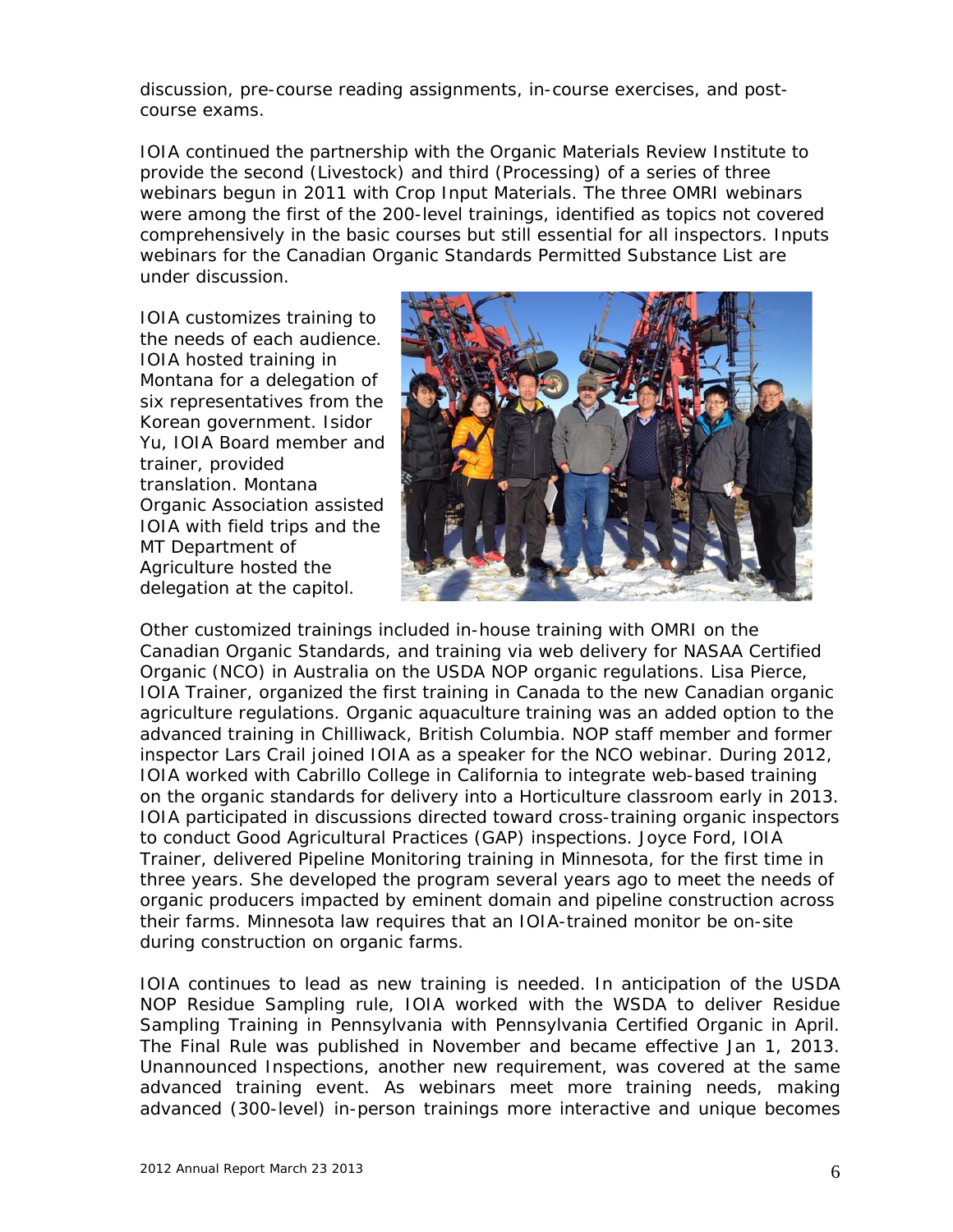more challenging. IOIA strives to use local resources, field trips, and exercises that allow participants to experience learning that goes deeper than listening to a lecture.

As the webinar training program matures, IOIA also increases the static resources available to inspector members through the website. One such resource developed in 2012 was a Processing Resource List of materials on NOP 205.605. Inspector member, frequent training presenter, food technologist, and past BOD Chair Bob Durst developed the resource for IOIA. It is now posted as a technical resource on the IOIA website. The new website tracks the search results and these 'find reports' will help inform the need for new training topics.

One way of looking at in-person training is to separate those organized by IOIA proactively and those where IOIA responds to training requests. IOIA sponsors an average of two or three trainings each month, usually following one of two models. **IOIA-managed trainings** are limited in number (about 4 or 5 annually) and are managed out of the head office with limited support from regional cosponsors. Most of these occur in the US. **Cosponsor-Managed trainings** depend much more heavily on cosponsors, which handle most of the administrative and logistical workload.

### **IOIA-managed trainings continue to be the primary revenue source for**

**IOIA.** In-house trainings in the US, following the cosponsor-managed training format, are usually delivered for certification agencies or other NGOs. Examples in 2012 were trainings delivered in-house with Clemson University and OMRI. They also contribute significantly to income. Revenue from international cosponsor-managed trainings is much lower, but they remain an important component in IOIA's efforts to achieve our overall mission. In 2012, there were few cosponsor-managed trainings in the US. Most of these trainings in 2012 occurred outside of North America.

### **IOIA-Managed Trainings**

- ▶ Ontario Advanced
- $\triangleright$  British Columbia Advanced and Aquaculture
- $\blacktriangleright$  Pennsylvania Basic Crop and Livestock; Advanced
- ▶ Washington Basic Crop and Processing
- ▶ Minnesota Basic Crop and Processing

#### **Cosponsor-Managed Trainings**

- ▶ South Carolina Advanced
- ▶ Crop Honduras (Spanish); Ecuador (Spanish); Puerto Rico (Spanish); Japan (Japanese)
- ▶ Processing–Korea (2, both Korean)
- ▶ Advanced South Carolina, Oregon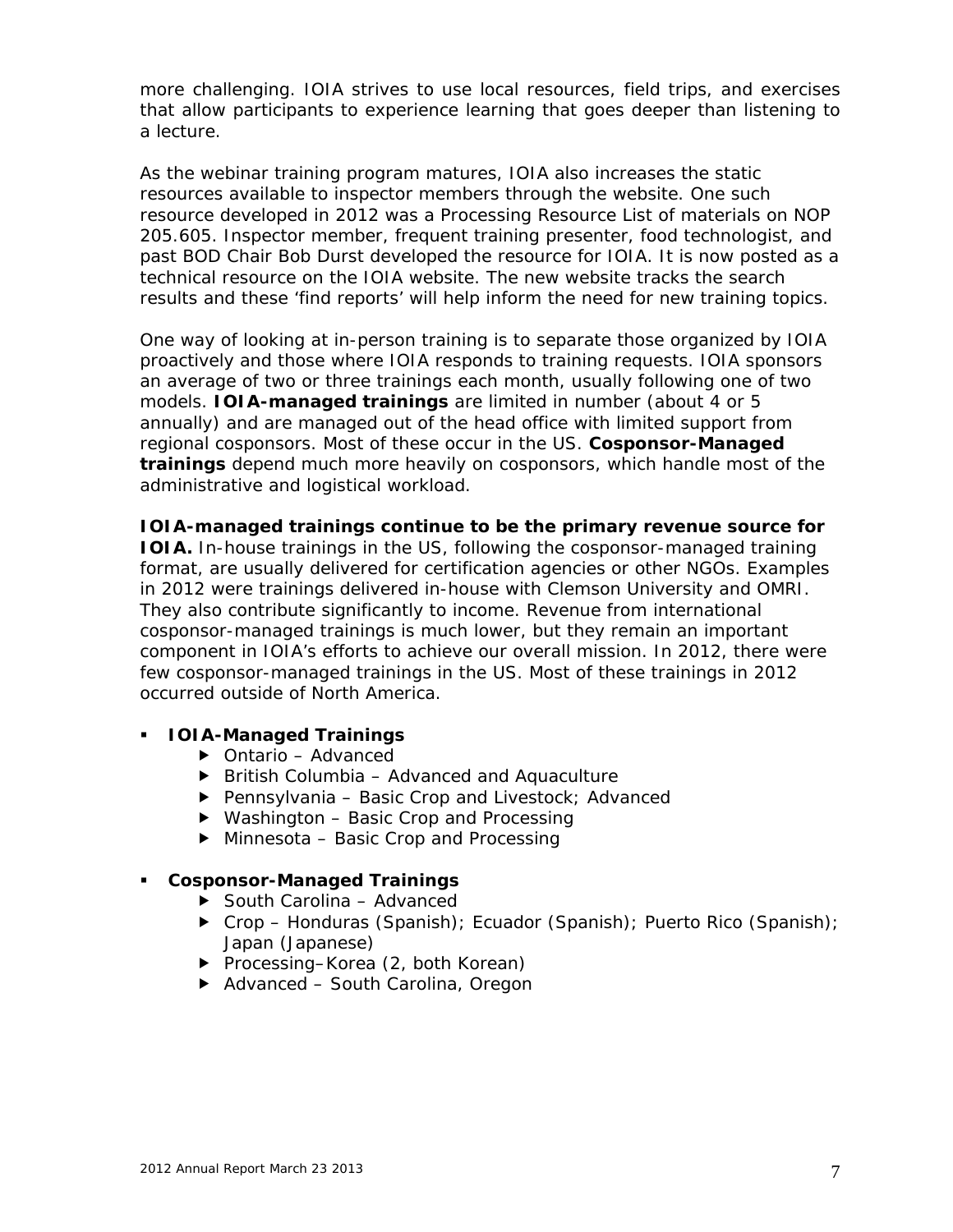| <b>IOIA Training in 2012</b>       |                         |                     |  |
|------------------------------------|-------------------------|---------------------|--|
| <b>Type of Course</b>              | <b>Number of Events</b> | <b>Participants</b> |  |
| <b>Basic Crop</b>                  | $\overline{7}$          | 124                 |  |
| <b>Basic Livestock</b>             | 1                       | 18                  |  |
| <b>Basic Processing</b>            | $\overline{4}$          | 65                  |  |
| Advanced                           | 5                       | 85                  |  |
| Aquaculture                        | 1                       | 9                   |  |
| Pasture Webinar (200 level)        | 1                       | 19                  |  |
| Food Safety Webinar (300 level)    | 1                       | 19                  |  |
| IOIA - OMRI Webinars (200 level) 6 |                         | 115                 |  |
| Other                              | 3<br>29<br>Total        | 44<br>498           |  |

### Finances:

IOIA maintains a solid financial position and, once again, did not need to dip into cash reserves. The BOD had projected a positive bottom line of \$20,000 this year, in anticipation of receiving payment in 2012 for the USDA contract completed in 2011. We fell short of that goal, ending instead at about \$11,000. See 2012 Balance Sheet for details.

The Board took action on an IOIA audit and enlisted the help of an accountant to develop Agreed-Upon Procedures to prepare for an external accountant to come

to the IOIA office. The Agreed-Upon Procedures were endorsed by the Finance Committee (comprised of past Treasurers). The review process was completed in January 2013, with Philip Emmons, CPA, and the treasurer both on-site. The report is very encouraging and complimentary to Margaret, the IOIA staff, and our retiring Treasurer, Eric Feutz. Based on his involvement in the process, Eric states that he feels comfortable he is handing over a clean set of books to the upcoming Treasurer.

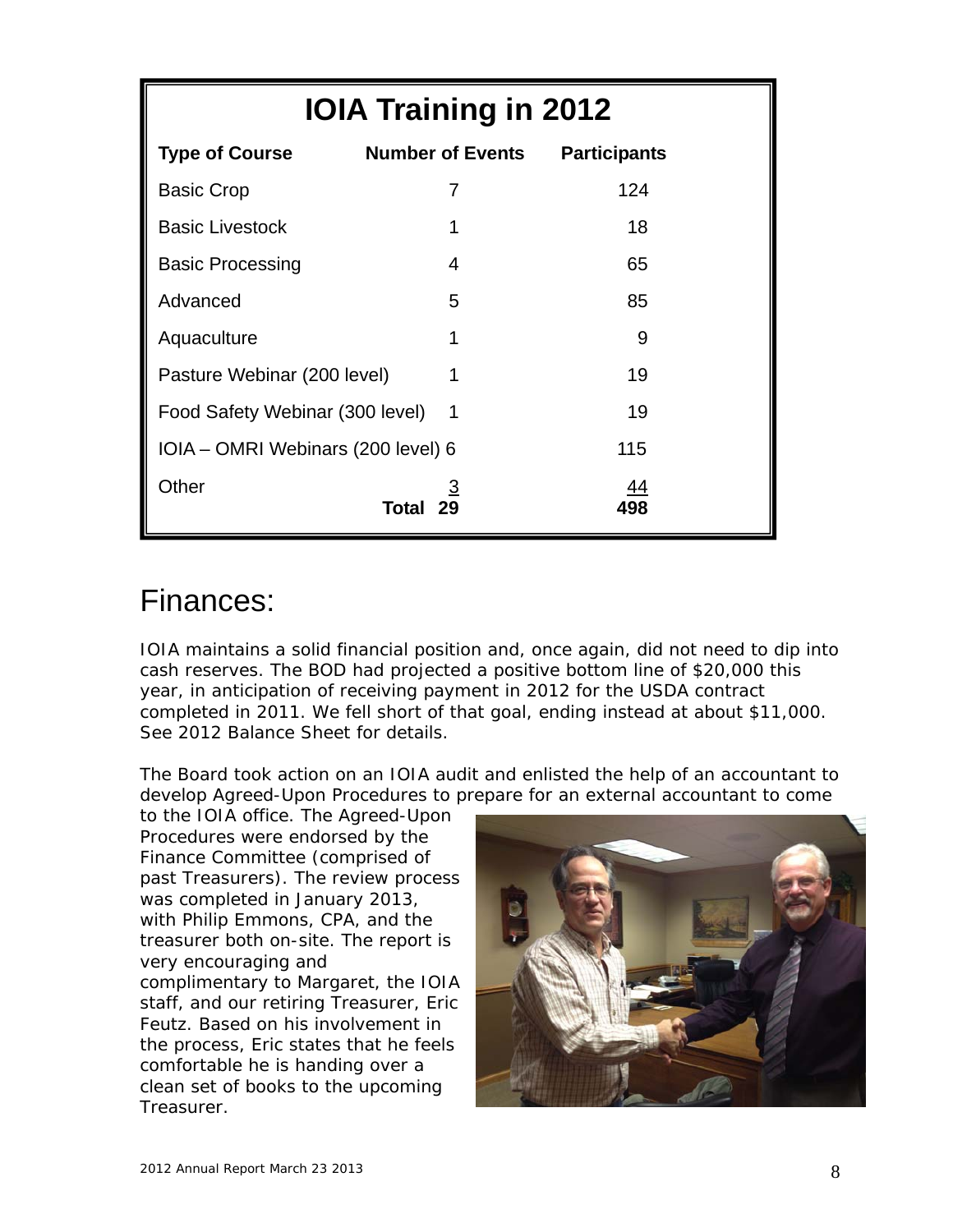During 2012, the BOD increased the Cash Reserve Amount by 25% and adopted formal Treasurer Guidelines.

A new bank account was opened that improved IOIA's ability to accept international wire transfers and process international funds and also resulted in significant savings in bank service charges.

Details of the 2012 financial reports will be presented by the Treasurer at the AGM. Key aspects:

- ▶ 2013 dues were increased modestly for all categories of membership.
- ▶ The 2012 budget was proactive with a significant funding increase for the Training Institute by adding the second senior staff position. This position is expected to be neutral or revenue generating in 2013 and to ultimately increase IOIA income.
- For the first time, the 2012 budget included a contingency fund to build in more resilience to respond to unexpected needs. This was deemed a good idea and is continued in the 2013 budget.

## Committees:

BOD liaisons work with all IOIA committees. A BOD liaison is a Board member who communicates between the Committee and the BOD, supports the committee's work, and carries concerns and initiatives both ways.

The Board extends a sincere thanks to all of the IOIA members who have volunteered to be part of IOIA committee activity and for their accomplishments over the past year.

**Committees--** Committee Reports will be available at the Annual Meeting.

IOIA puts the spotlight on four hard-working committees in this report. Hats off to them for their efforts!

**Accreditation** - IOIA is pleased to announce a new Accreditation Committee Chair, Christopher Warren-Smith. He has worked for the past year with Linda Kaner, outgoing chair, as his mentor. Thank you, Linda, for your many years of service on the ARP and for assisting with a smooth transition to a new chair. Linda was a founding member of the Accreditation Committee, helped it develop the program, and saw it through its membership approval in 1994. She has served on the ARP since. Thank you also, Linda, for diligence in maintaining the integrity of this program.

**Accreditation and Accreditation Review Panel (ARP)** – In 2012, there were three accreditation renewals.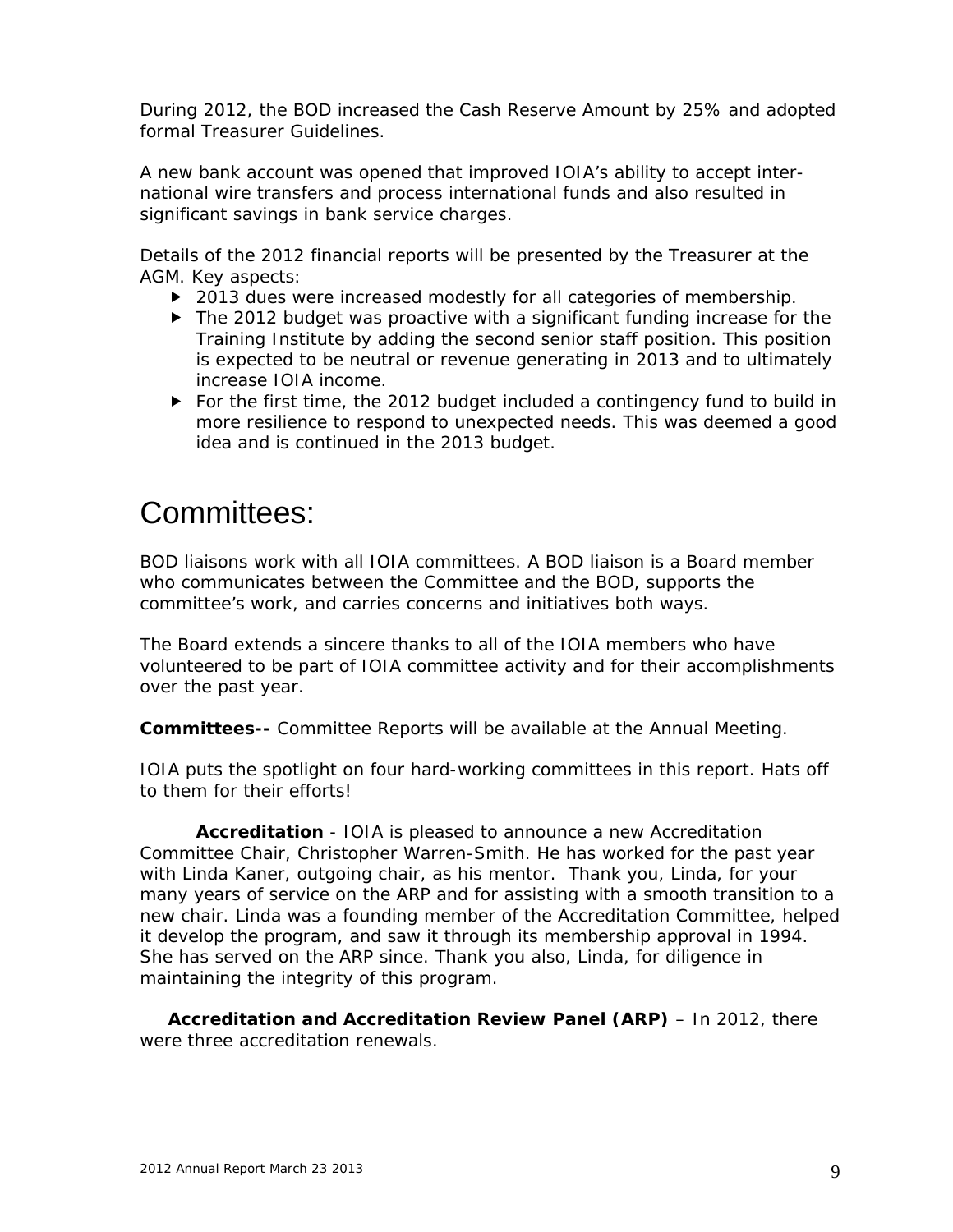### **Membership –**Christopher Kidwell, Chair

The committee is to be commended for initiating a Membership Drive. Over 100 non-IOIA member inspectors were invited to join. Results were modest; only a handful of new members resulted. The committee also reviews any membership requests that deviate from the standard criteria.

### **Nominations** – Christopher Kidwell, Chair

A full slate of candidates has been prepared for this year's election. Each year this committee rises to the challenge of finding one or more candidates for every open position. IOIA limits eligibility for the BOD to voting members. As all past and current BOD members know, it is a big job for those who agree to stand for election and serve as volunteers.

### **Scholarship** – Margaret Weigelt, Chair

The committee annually reviews applicants for the two IOIA scholarships. The recipients receive free tuition to an IOIA basic organic inspection-training course. The Andrew Rutherford Memorial Scholarship recipient was Maggie Jones of British Columbia, Canada. The Organic Community Initiative Scholarship recipient was Josué Sámano of Mexico.

### **Canadian –** Bill Barkley, Chair

For a second year, the Canadian Committee did much of the work of organizing an advanced training in conjunction with the Guelph Organic Conference. Kelly Monaghan continues to represent IOIA on the Organic Technical Committee, although she stepped down from the position of Chair of that committee.

### **Ethics – Joyce Ford, Chair**

No complaints filed.

 **Bylaws** –Al Johnson No bylaws amendments were proposed in 2012.

### Board of Directors:

Two new members of the seven-person board were duly elected at the AGM: Stuart McMillan, and Isidor Yu. Isidor is IOIA's first BOD member from Asia.

Retiring Board members: Eric Feutz (4 years), Jennifer Clifford (3 years), Deb Bunn (2 years), Silke Fuchshofen (2 years), Hélène Bouvier (almost 2 years).

For the past year, Jennie Clifford served as Special Past Chair as allowed in the bylaws when a previous chair is not on the BOD. This was the first time ever that optional position was implemented. After the resignation of the BOD Chair at the end of 2011, she stepped in as vice-chair to chair the BOD for two months. After she presided over the 2012 AGM, her colleagues invited her to continue as Special Past Chair. Special thanks to Jennie - for the extra year of dedicated service.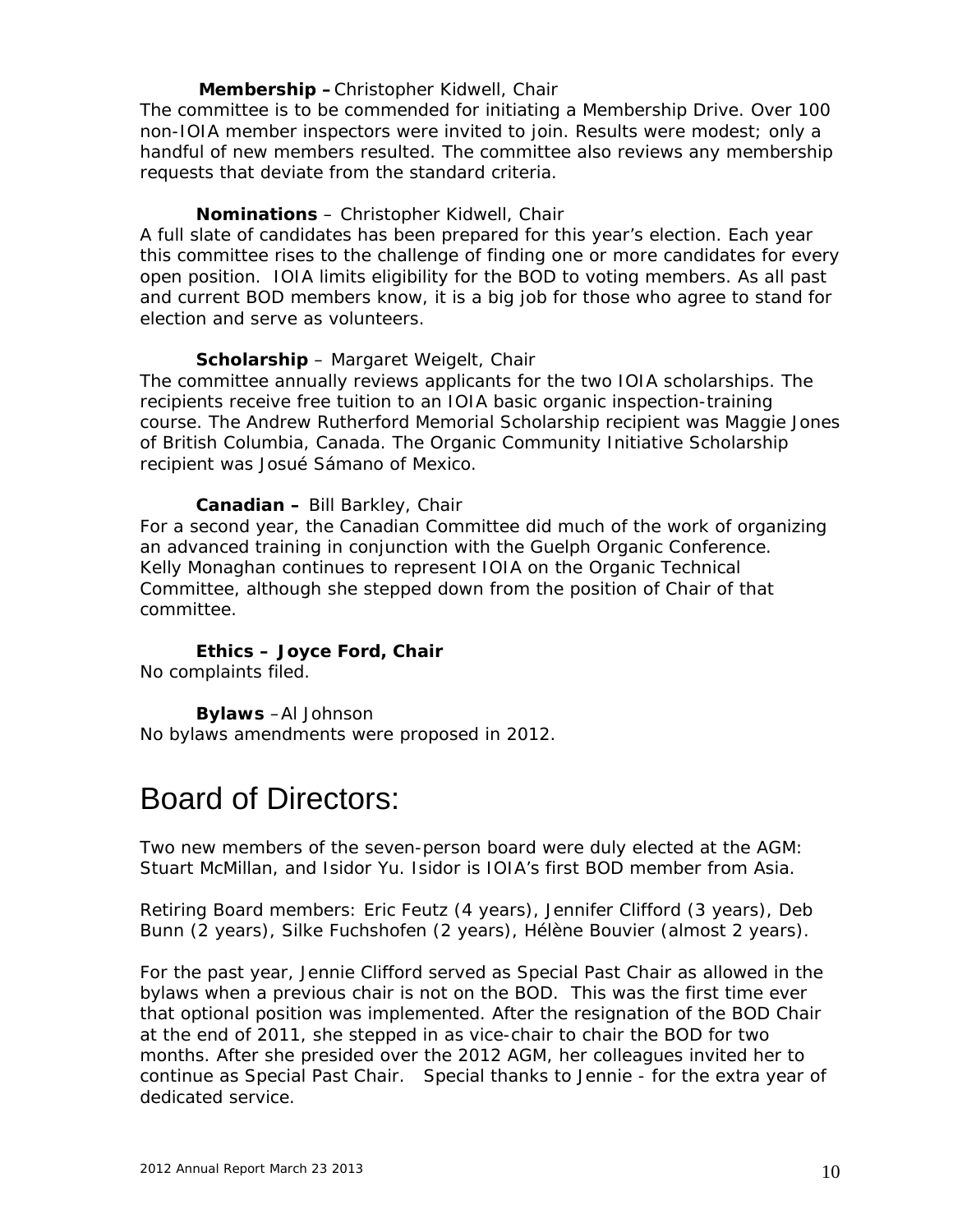Special thanks also go to Eric Feutz – for being treasurer for most of his tenure, and secretary for his first year on the BOD. Both were time-consuming positions.

In preparation for the Annual Meeting in 2012, Board members developed papers on three important items raised at the 2011 BOD retreat:

- IOIA organizational arm in Canada
- Inspector Accreditation/Licensing
- Training Institute (whom should IOIA train?)

Membership input was sought through the website and IOIA listserve. BOD members facilitated in-person discussions at the AGM. This input helped direct the BOD's efforts for the year. In at least one case, it actually helped IOIA investing funds and time. Although the AGM was held in Canada, with many Canadian members present, there was little support for the development of a separate Canadian arm of the organization.

### **IOIA Board Sub-Committees**

- —*Accreditation*, where **Deb** took the lead …
- —*Agreed upon Procedures,* with **Eric** leading …
- —*Legal Defense*, where **Hélène** took the lead …
- —*Asia Initiative*, where **Isidor** took the lead …
- —*Sound & Sensible*, where **Jennie** took charge...
- —*Website Design*, where **Silke** took charge …
- —*Social Media*, where **Stuart** lead …
	- WHAT A TEAM !!



Deb left, Jennie right receives her parting gift. Fortunately for the BOD, she didn't actually leave after the AGM.

This BOD approved the first formal Conflict of Interest Policy for the Board of Directors, and found it useful in determining when individual directors should recuse themselves from discussion and/or decision-making.

Jennie and Hélène completed the Executive Director evaluation for the BOD.

The BOD met in person at the AGM and 12 times via conference calls. BOD minutes' highlights are published in each newsletter. Full minutes are available in the Inspector-Only section of the website.

New Board members in 2012:



Isidor Yu



Stuart McMillan